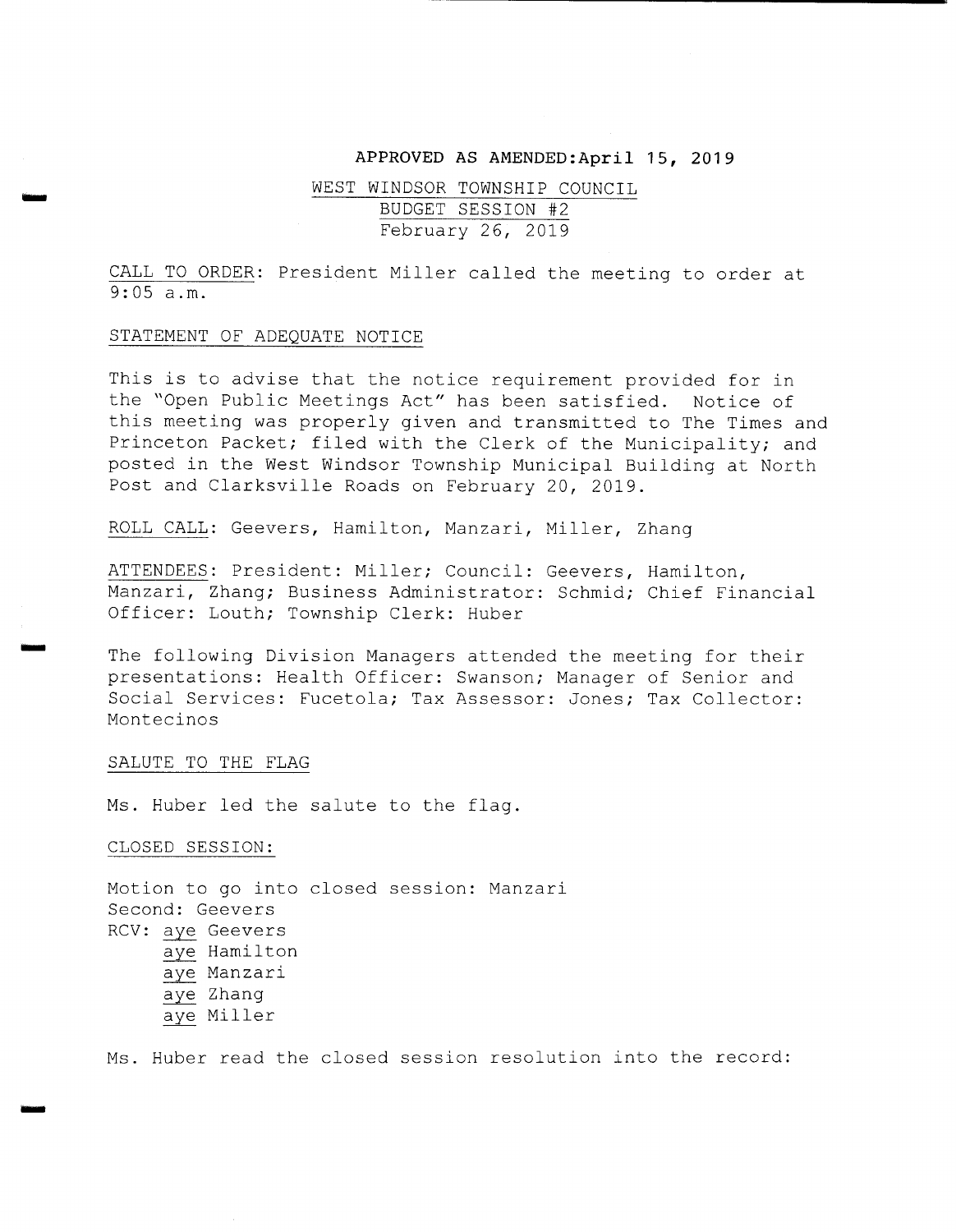Page 2 Budget Session #2 February 26, 2019

moo

mos

Whereas, N.J.S.A. 10:4-12 allows for a Public Body to go into closed session during <sup>a</sup> Public Meeting, and

Whereas, the Township Council of West Windsor Township has deemed it necessary to go into closed session to discuss certain matters which are exempted from the public; and

Whereas, the regular meeting of this Township Council will reconvene; and

Whereas, the below stated subject matter shall be made available at such time as the issues discussed therein are resolved and its disclosure would not subvert any particular exception for convening <sup>a</sup> closed session.

Now, therefore, be it resolved that the Township Council of the Township of West Windsor will go into closed session for the following reason(s) as outlined in N.J.S.A.  $10:4-12$ : For the discussion of personnel .

Meeting reconvened at: 9:47 a.m.

### DEPARTMENT OF HEALTH AND HUMAN SERVICES

## Department of Health - Jill Swanson, Health Officer

Ms . Swanson advised that the Department recently completed their first full year in their new location. She noted that the new space has increased workflow, provided space for handling confidential matters with residents, and has provided <sup>a</sup> secure storage area. Ms. Swanson reviewed the statistics for 2018 with regard to permits issued, investigation of communicable diseases reported, flu clinics, and animal bite investigations, to name <sup>a</sup> few. She advised that in <sup>2019</sup> their main goals are to install <sup>a</sup> new software program for health related programs, validate the septic and well inventory for the Township, and implement the Vaping Ordinance recently approved by the Township Council .

Ms . Swanson advised that her budget is the same as 2018 with minor adjustments to various line items .

Ms . Manzari inquired about the " Property Maintenance Abatement" line item in the Board of Health budget.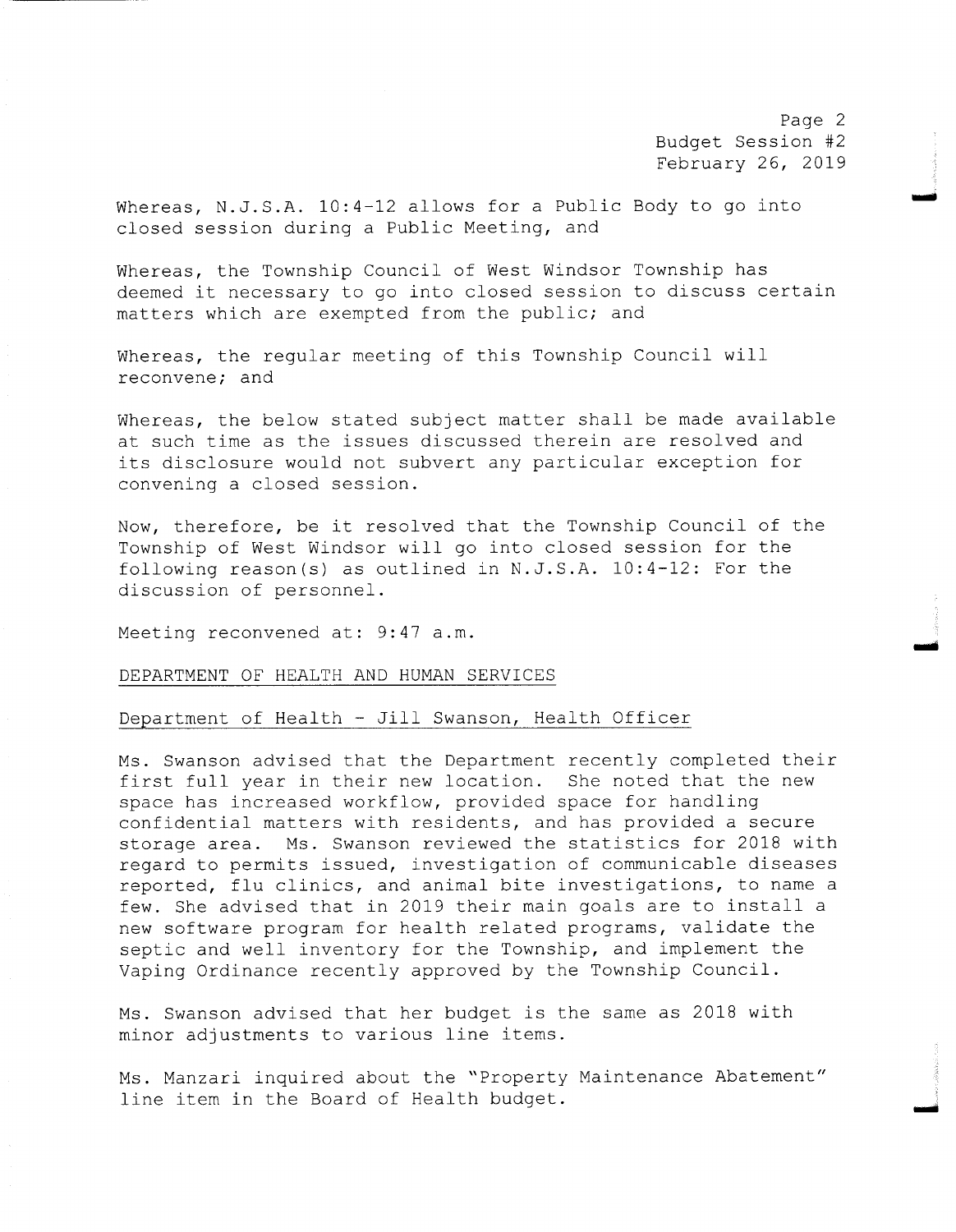Page 3 Budget Session #2 February 26, 2019

Ms. Swanson reviewed the past history of this matter and noted that it is necessary to have work completed in <sup>a</sup> timely fashion if not done by the homeowner when cited.

Ms. Louth advised that these services are billed to the homeowner for repayment to the Township.

سنة

iron

Ms. Hamilton inquired where the funds for various animal control services is in the budget.

Ms. Louth advised that these services are paid through the Animal Trust Account" .

Ms. Geevers thanked Ms. Swanson for her work on the "Vaping Ordinance" and inquired about the pending legislation for legalizing marijuana .

Ms. Swanson advised that she has attended many sessions on this and is continuing to monitor and learn from what other states have already put in place on this matter.

<sup>A</sup> short discussion ensued about the legalization of marijuana among members of Council .

# SENIOR AND SOCIAL SERVICES - Donna Fucetola, Manager of Senior and Social Services

Ms. Fucetola advised there are three full-time staff in her Division. She reviewed the various programs that the center offers. Ms. Fucetola noted that there are approximately 160 to 180 participants daily in their programs. She advised that her budget has remained flat for <sup>2019</sup> and that various line items have been adjusted accordingly.

Discussion ensued about if additional funding is needed for repairs to the Senior Center Bus where they would come from. Why the cost of meals has increased and what the line item for other rentals" is for.

Ms. Louth advised that if additional funding is needed for repairs to the senior bus that this could be adjusted in November when transfers are permitted.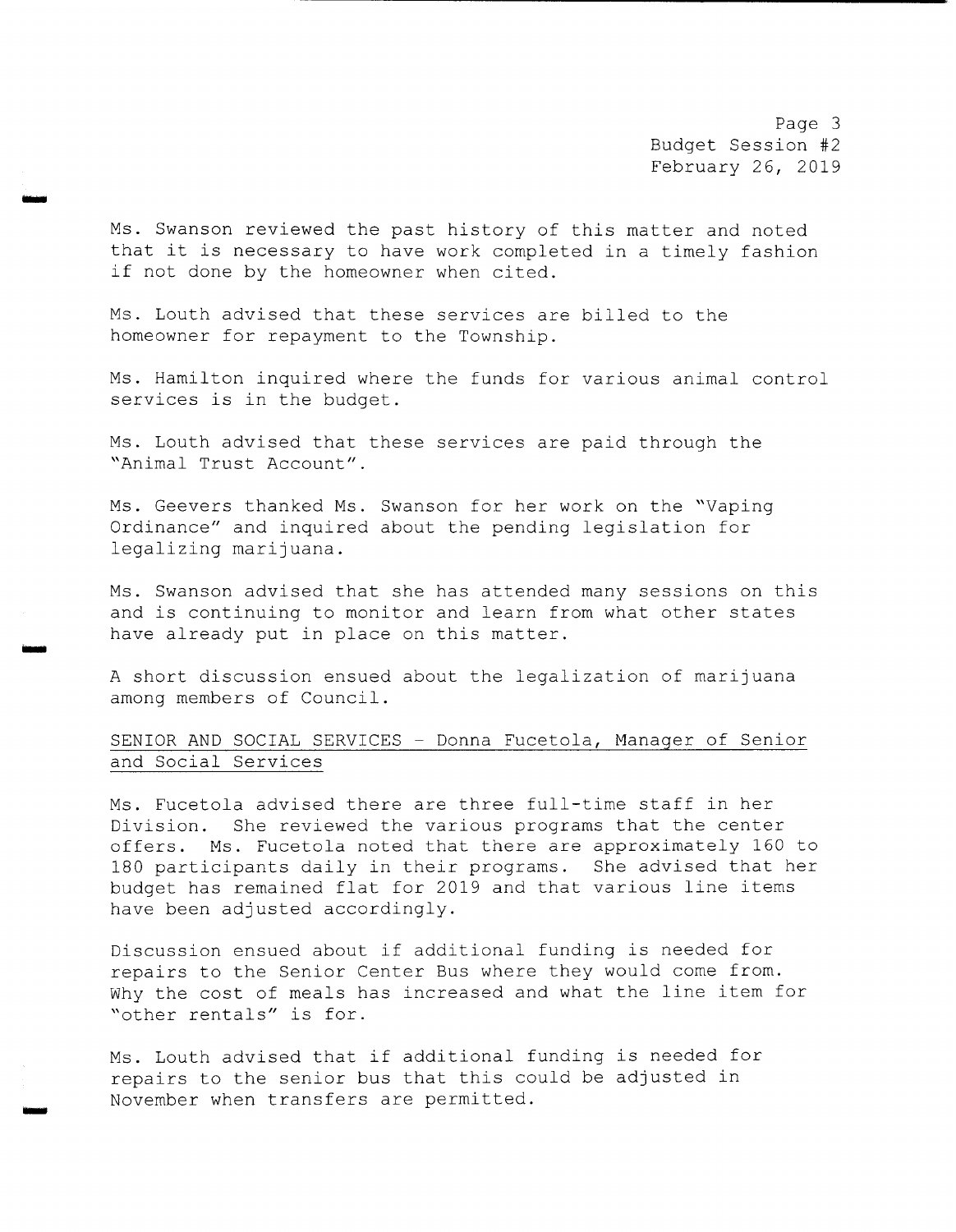Page <sup>4</sup> Budget Session #2 February 26, 2019

moo

na

Ms. Fucetola advised that the costs of purchasing the meals has increased and that the "Other Rentals" funds are used to support motor coach fees for trips .

### FINANCE DIVISION

## TAX ASSESSOR OFFICE - Lorraine Jones, Tax Assessor

Ms. Jones advised that her budget remains the same as 2018. She reported that the <sup>2018</sup> assessment ratio is 91 . 60% and the coefficient is 7 . 36% which moves the revaluation for the Township further out .

Ms. Geevers inquired about the revaluation process.

Ms. Jones advised that the County is the one to advise the Township when <sup>a</sup> revaluation is necessary and that until the assessment ratio is in the low 80% and the co-efficient at 15% they will not require <sup>a</sup> revaluation. She noted that the last revaluation was done in 2006 and that her estimate would be that the next one is out about five years .

Discussion ensued over the revaluation and assessment ratios .

## TAX COLLECTION - Kelly Montecinos, Tax Collector

Ms . Montecinos advised that her budget remained flat and that the <sup>2018</sup> collection rate for taxes was at 99 . 62% and the rate for sewer collections was at 98 . 45% . She noted that the department purchased <sup>a</sup> new cash machine to read bills which not only checks for counterfeit bills but also counts the cash and provides <sup>a</sup> receipt .

### DIVISION OF FINANCE - Joanne Louth, Chief Financial Officer

Ms. Louth reviewed her Division's statutory requirements and advised that the Township has maintained their Triple "A" Bond Rating which saves taxpayers money. She noted that in <sup>2017</sup> the Township maintained their "no comments" in the audit report. Ms. Louth advised that her budget has remained the same and that four of her staff members are currently taking finance courses .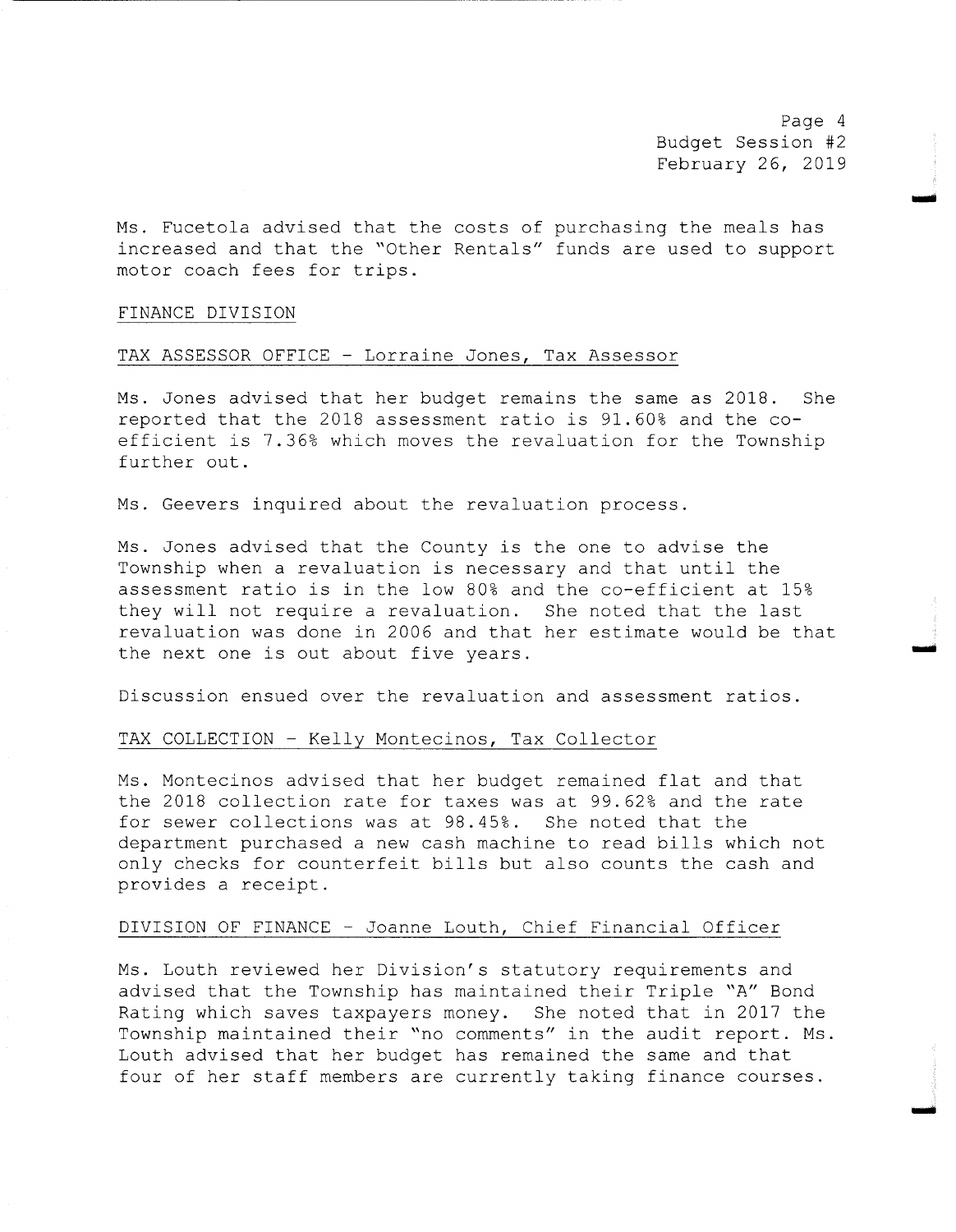Page 5 Budget Session #2 February 26, 2019

Ms. Hamilton inquired about the procedure for issuance of bonds.

Ms. Louth advised that it is her practice to do this every other year and she reviewed the process for Council .

### OFFICE OF THE CLERK - Gay M. Huber, Township Clerk

rr..

wow

Ms. Huber advised that her overall budget remained flat as well and that funding was moved from Clerk's salary and wage account into the Consultant line item to work on outsource scanning for Engineering and Finance in 2019 . She advised that the current secretary in the Clerk's Office has completed 2 of the 5 classes to sit for the State of New Jersey' s Registered Municipal Clerk's exam. Ms. Huber advised that she is currently interviewing for her vacant secretarial position. She reviewed her capital requests which will start in 2020, the first for replacement of scanners for the laserfiche program and second for shelving for the permanent storage area proposed in the renovations of the municipal building.

## ADMINISTRATION - Marlena Schmid, Business Administrator

Ms . Schmid provided an overview of her responsibilities including Purchasing, Human Resources, IT/ Network, and Buildings and Grounds. She noted that the Mayor has a part-time secretary which decreased the Mayor's salary and wage account. Ms. Schmi advised that her budget has remained flat but funds have been shifted among accounts .

Ms . Hamilton inquired if line item <sup>210</sup> or <sup>268</sup> in Administration's account is for drones in any way.

Ms. Schmid advised that training for the drones has been taken out of the Tuition Reimbursement account per the polices union contract .

# IT Network - Ross Maszczak, Network and System Engineer

Mr. Maszczak reviewed his operating budget and advised that the Township has recently hired <sup>a</sup> new consultant StarNet to assist him with the Township' <sup>s</sup> network. He noted that StarNet is doing a complete review of the Township's current network and will